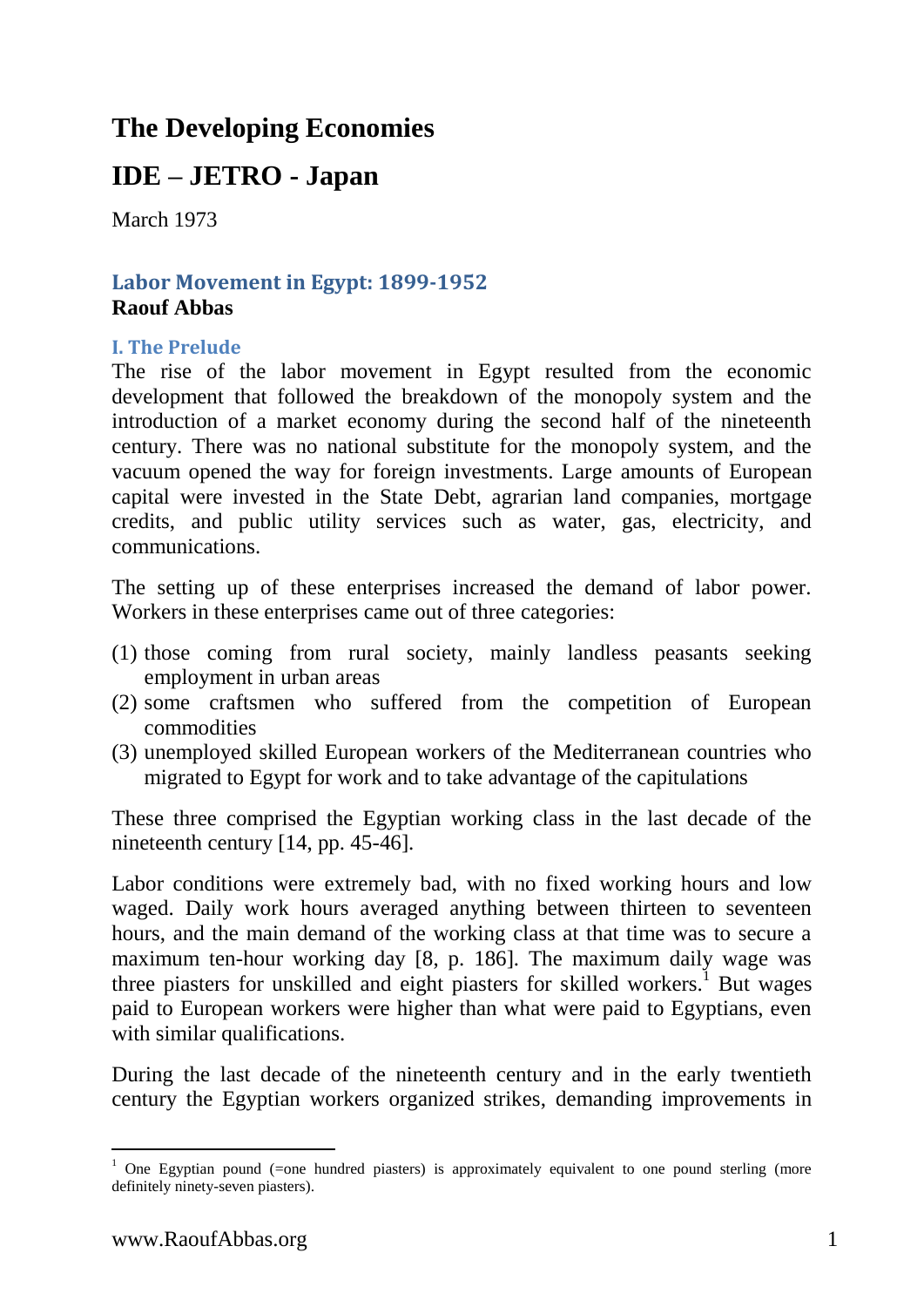their economic conditions. There is no accurate detailed information about the beginning of these strikes, but much information has unexpectedly been found about the strike that was organized in December 1899 and lasted three months by workers engaged in rolling cigarettes. The strike was well organized and these workers established the first trade union in Egypt. There can be no doubt that this strike was preceded by other strikes in which the Egyptian working class got training. Mohamed Farίd states that in April 1894 there were strikes in Port Said, and claimed that "it was a European disease that had attacked Egypt" [12, p. 79]. This means that strikes of workers had occurred in Egypt from the beginning of the 1890s.

### **II. The Rise of the Trade Unions**

In the first decade of the twentieth century, there were many labor strikes organized by Europeans, in which Egyptian workers participated. These provided a good opportunity for the Egyptian working class to gain experience of collective struggle against capital. Although their success was limited, it was sufficient to encourage them to establish trade unions, known as "workers societies." But these societies were not permitted to survive for long, being attacked by the authorities [8, p. 187].

There was a severe economic crisis in 1907, which brought about a sharp decline in people's living conditions, Entrepreneurs at the same time reduced wages and dismissed workers. This resulted in the Egyptian working class reestablishing trade unions and continuing the struggle for their economic demands. The bourgeois leadership of the nationalist movement supported the workers struggle against enterprises, most of which represented foreign interests.

In October 1908, the workers of the Cairo Tram Company went on strike, demanding the reduction of working hours from thirteen to eight hours a day, a 40 per cent increase of wages, an annual paid vacation and sick leave, the same treatment as Europeans in respect of wages and promotion, and company's recognition of the trade union. Although the strike was well organized and was supported by the nationalist party, it failed to win the demands, the workers being attacked by the police, 180 being arrested, charged, and sentenced. The result of this strike, however, was the establishment for the first time of a trade union led by Egyptians.

The support given by the nationalist party to the labor movement was aimed at recruiting the working class, peasants, and intellectuals to the nationalist struggle against British occupation. To confirm this aim, in 1910 the party established Niqābat Ummal al-Sanāyʻî al-Yadawîya [Trade union of Craftsmen], with branches in Alexandria, Mansūra, and Tanta and a club in the al-Sabtîya workers district in Cairo. A series of lectures was organized by the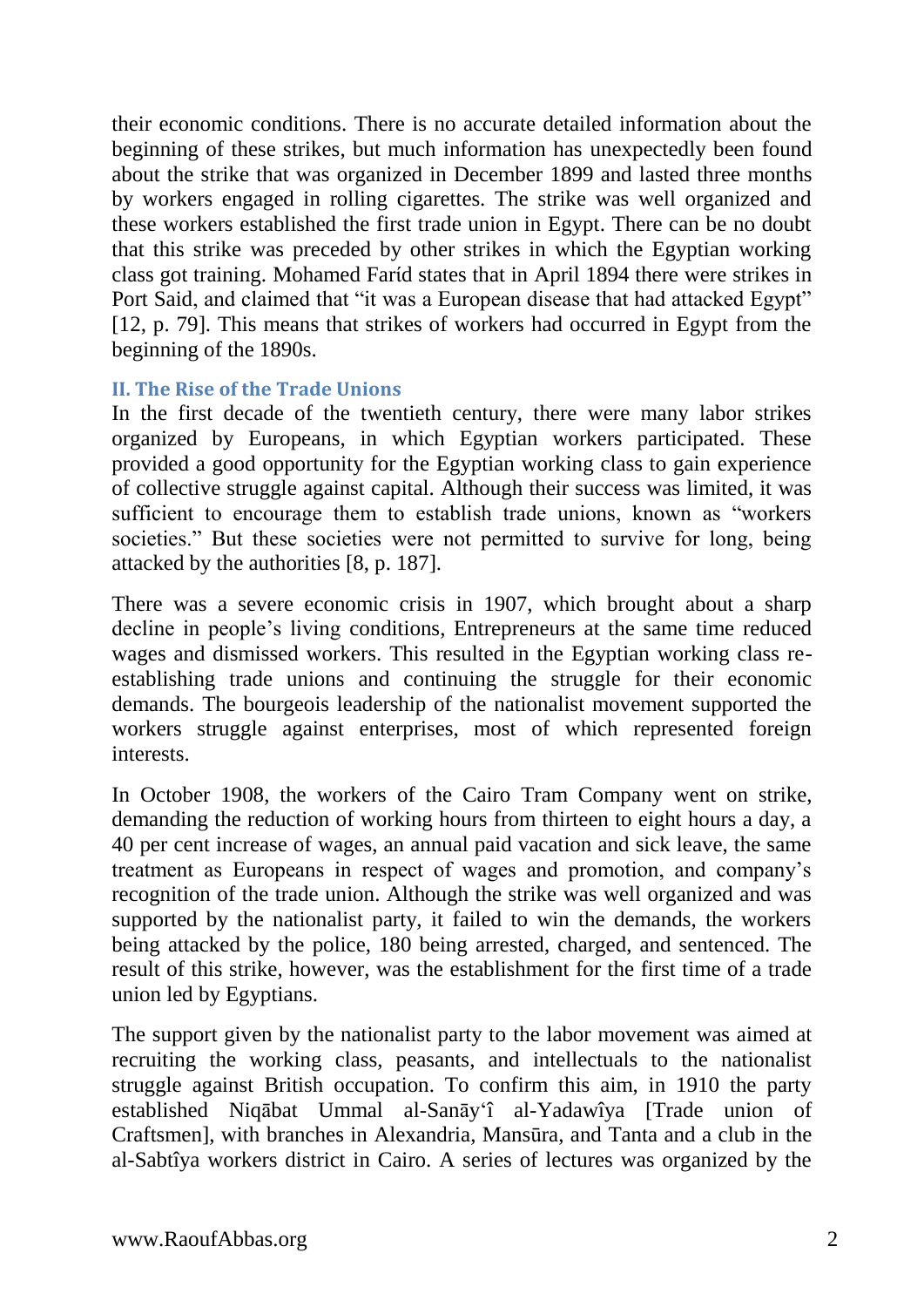club to awaken workers' consciousness [14, pp. 59-64]. Membership of the trade union increased from 979 in 1909 to 3,139 in 1912 [11, p. 88].

The occupation authorities eliminated the nationalist movement by suppressing the nationalist party. Mohamed Farîd, the leader of the party was obliged to flee abroad, and the suppression of the nationalist party was accompanied by severe attacks on the trade unions. At the beginning of the First World War, the occupation authorities enforced martial law, suppressed political activities and disbanded the trade unions.

Two factors in the development of the Egyptian working class proceeded from the war:

- (1) the number of workers increased from  $457,269$  in 1907 to  $639,929$  in 1917 as a result of increasing industrial production during the war
- (2) collapse of the trade-unionism because of the martial law, with workers unable to struggle for their economic demands [1, p. 82]. Although the cost of living doubled during the wartime, wages were fixed [13, p. 50].

These were the major reasons that led the working class to actively participate in the 1919 nationalist revolution under the leadership of al-Wafd, the nationalist bourgeois party. The revolution provided the opportunities for reestablishing trade unions.

### **III. Inter-war Period and the Rise of Communism**

## In the postwar years, labor conditions

were very unsettled, most industrial enterprises established by the military authorities during wartime being suspended, with thousands of workers unemployed. The labor supply far exceeded the demands of the labor market, and wages were reduced, while the cost of living was increasing as shown in table I.

| <b>Table I</b><br>Cost of living in Egypt: 1919-23 |                       |  |
|----------------------------------------------------|-----------------------|--|
| Year                                               | $Index (1913-14=100)$ |  |
| 1919                                               | 202                   |  |
| 1920                                               | 237                   |  |
| 1921                                               | 196                   |  |
| 1922                                               | 176                   |  |
| 1923                                               | 162                   |  |
|                                                    | Source: [13, p. 51]   |  |

The workers were therefore unable to support themselves. Strikes were organized on the issue of labor legislation and the availability of jobs for unemployed workers. These are the social background which prepared the active political movements of socialists among the working class who were gradually awakening to their class consciousness.

The first revolutionary socialist cells in Egypt came into being as early as 1918 in big cities such as Alexandria, Cairo, and Port Said, where there were many foreign residents living. The Egyptian socialist party was founded two years later in Alexandria by Joseph Rosenthal, a jeweler of Italian origin. From the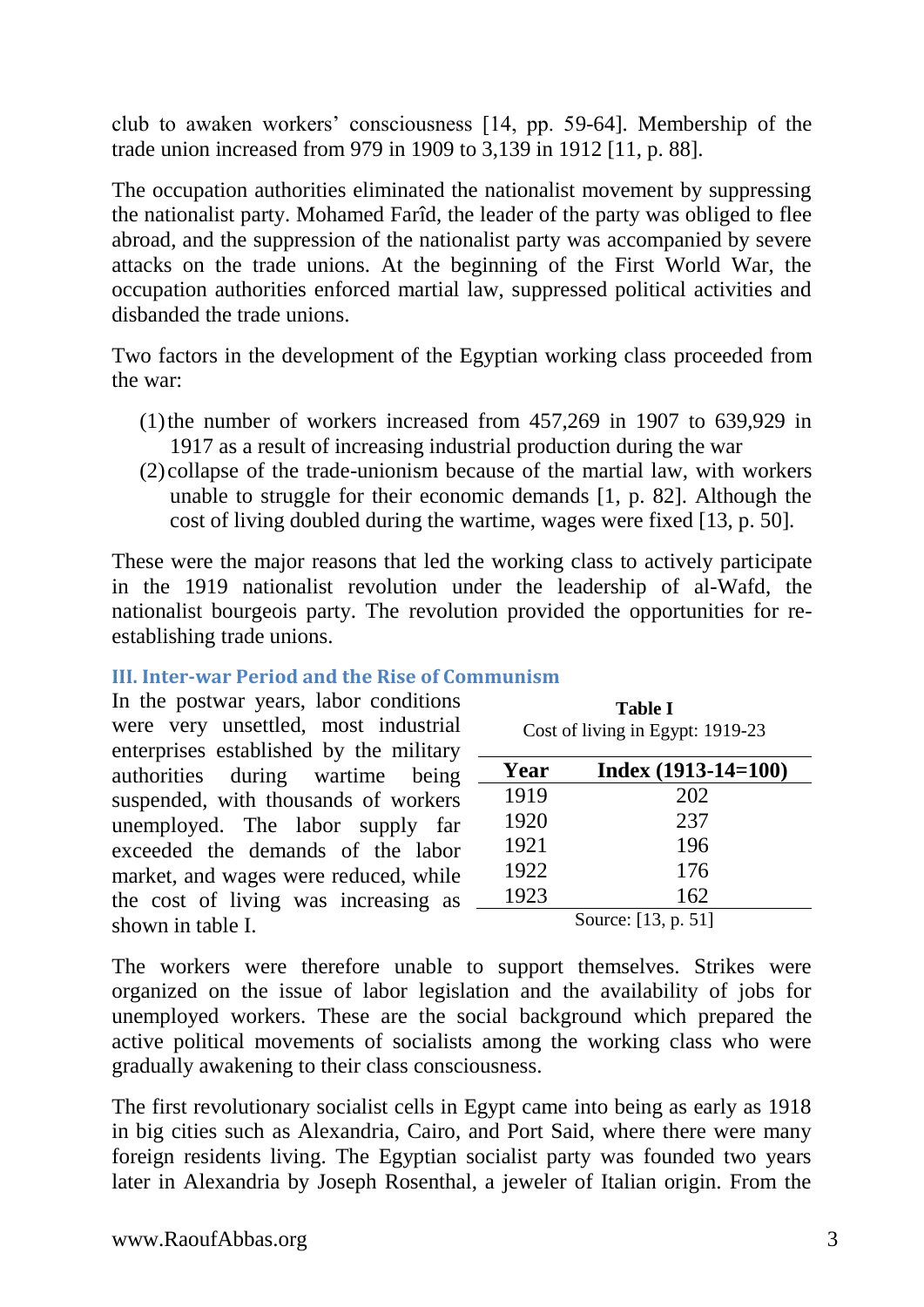beginning of the century, he had taken part in organizing trade unions into a confederation to be "a center for economic struggle and ideological training." In January 1921, the confederation was founded with some three thousand members. At the same time, a group of Egyptian intellectuals in Cairo were talking of founding a "society" for the study of socialism when they heard about the Socialist party of Alexandria, they communicated with Rosenthal and finally joined the party, the headquarters of which were transferred to Cairo, with a branch in Alexandria.

Joseph Rosenthal did not initiate the manifesto of the party, so as to avoid the appearance of it being the work of foreigners. It was initiated by Salama Mūsa, Ali el-Inani, Mohamed Abdulla Inan, and Mahmūd Hosnî al-Urabi. The manifesto sets out the political aims of the party as the liberation of Egypt and the evacuation of British troops; struggle against imperialism, militarism, and dictatorship; support of the peoples' struggle for independence; and the cancelation of secret treaties. Economic aims were: the establishment of a socialist state in which natural resources and productive power will be devoted to the well-being of the masses; distribution of production should be made according to the productive capacity and qualifications of each individual; termination of capitalist competition. Social aims were: free education for all males and females; the teaching of democracy; improvement of labor conditions by increasing wages and provision of social insurance; and emancipation of oriental womanhood. The stated aim was for the party to carry out this program by political struggle, depending on the trade unions and the socialist members of parliament and the provincial councils, to which elections must be free and voting rights assured for all Egyptians, including women.<sup>2</sup>

Although the party was quite moderate and avoided revolutionary action and class struggle, a severe reactionary campaign began, charging that socialism is against Islam and social security [4, Aug. 20-24, 1921] Mohamed Hussein Heikal, the well-known liberal intellectual, claimed that socialism was not suitable for agrarian countries, particularly Egypt [4, Sept. 17, 1921]. Salama Mūsa, one of the party leaders, defended the party. In one of his articles [4, Aug. 18, 1921], he claimed that there was no conflict between landlords and tenants, and the party should be a friend to both. In another article [4, Aug. 31, 1921], he stated that the party was anti-communist, following Fabian principles, and its slogan was "development without revolution or coup d'état."

Ideological disputes had been carried on between the leadership of the party in Cairo and the radical members of the Alexandria branch. In July 30, 1922, the latter invited radicalist members of other branches to confer in Alexandria, and this conference decided that the Alexandria branch should become headquarters,

<sup>&</sup>lt;sup>2</sup> See the confessions of Joseph Rosenthal to the Parquet, reports in [4, March 7, 1924].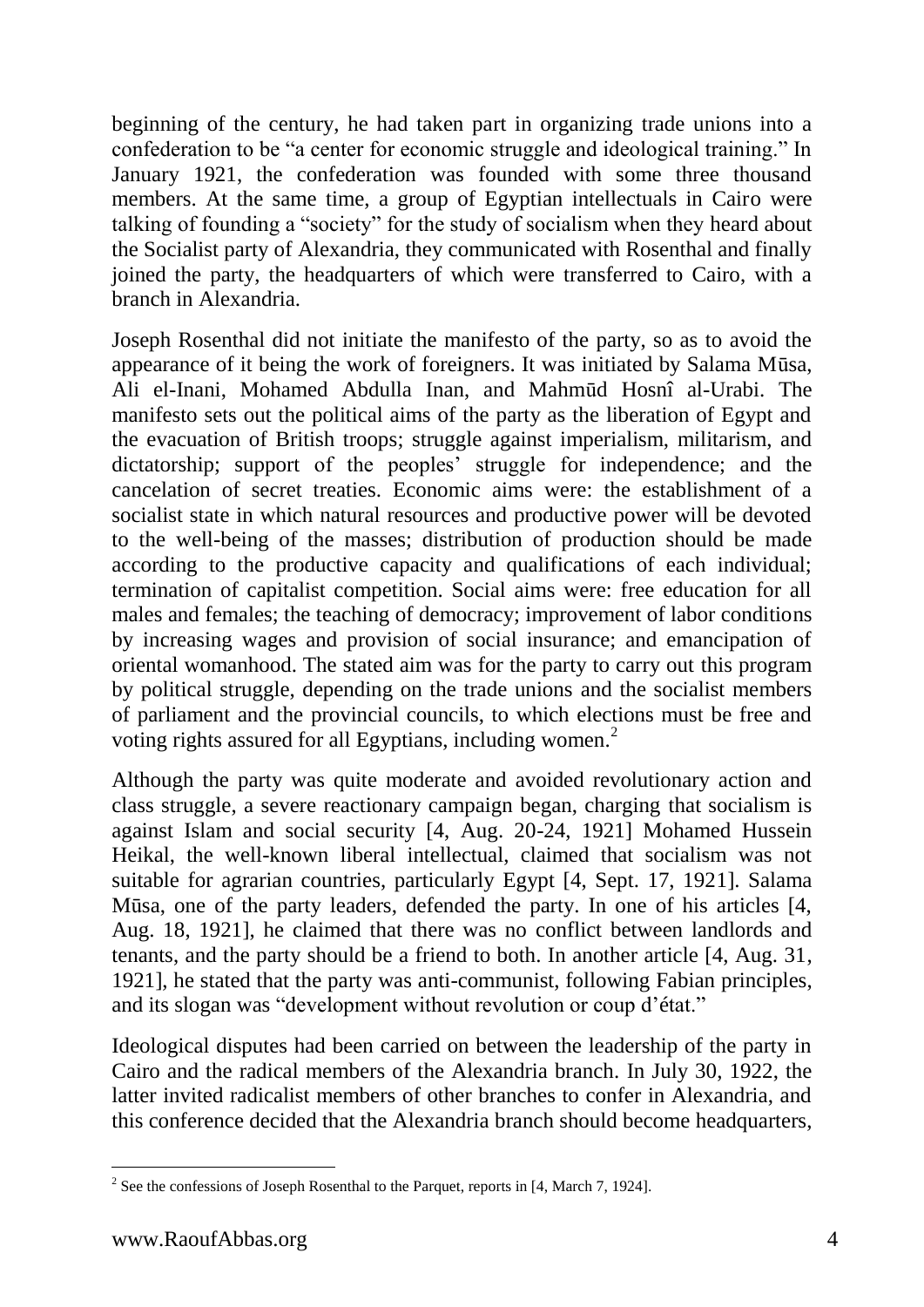communism was to be the doctrine of the party, and its title changed to the Egyptian Socialist party, Egyptian Branch of the Comintern [4, Jan. 9, 1923].

The leaders of the new organization were Joseph Rosenthal, Antūn Marūn, and Mahmūd Hosnî al-Urabi. The latter was appointed delegate to the fourth conference of the Comintern held in Moscow, and applies for Comintern membership for the party. Returning, he reported that the Comintern could not admit the Egyptian Socialist party to membership unless it changed its name to the Egyptian Communist Party, prepared a program for the peasants and expelled Joseph Rosenthal and other European members.<sup>3</sup>

In January 1923, a conference was held to discuss changing the name and adopting a new manifesto. This manifesto stated that the party struggle is for the emancipation of Egypt and the Sudan; the strengthening of relations between the peoples of the two countries; to struggle together against native and foreign enemies; the formation of a united front with the nationalist bourgeoisie to struggle against imperialism; nationalization of the Suez Canal; abolition of State Debt and the capitulations; organizing trade unions and seeking their legal recognition; introduction of an eight-hour working day; equal payment for Egyptian and European workers; and formation of producer and consumer cooperatives.

Part of the manifesto was devoted to the peasants, and called for the abolition of large-scale landownership, confiscation of holdings of over one hundred feddans, the surplus to be distributed among the landless peasantry or to become "peoples farms" managed by the peasant Soviets, cancellation of debts of peasants owning less than thirty feddans and elimination of land tax for peasants owning less than ten feddans.<sup>4</sup>

Immediately after the announcement of the new manifesto, the communist party reorganized the Confederation of Trade Unions which was established by Joseph Rosenthal in1921. In February 1923, "direct action," a slogan issued by the party, was put into effect and labor strikes were held in Alexandria. An attempt was made the organize a general strike, but the occupation authorities arrested Hosnî el-Urabi, Antūn Marūn, and two labor leaders of the confederation: Hassan Hosni and Amîn Yehia. They were tried by court martial [4, Mar. 19-24, 1923].

The Communist party did not agree with the Constitution drawn up in 1923 [4, May 1, 1923]. This perhaps implies the attitude of the party towards the Wafd and the Nationalist bourgeoisie, but supports the "direct action," organizing the

-

<sup>&</sup>lt;sup>3</sup> See Footnote 2.

<sup>&</sup>lt;sup>4</sup> Translation to the Arabic text included in summation of the trial of the party, published in [4, Dec. 19, 1924]. Agwani quoted the English text from *Labor Monthly* (London), Vol. 2, March 1922, pp. 276-79, which differs slightly (see [3, pp. 4-5])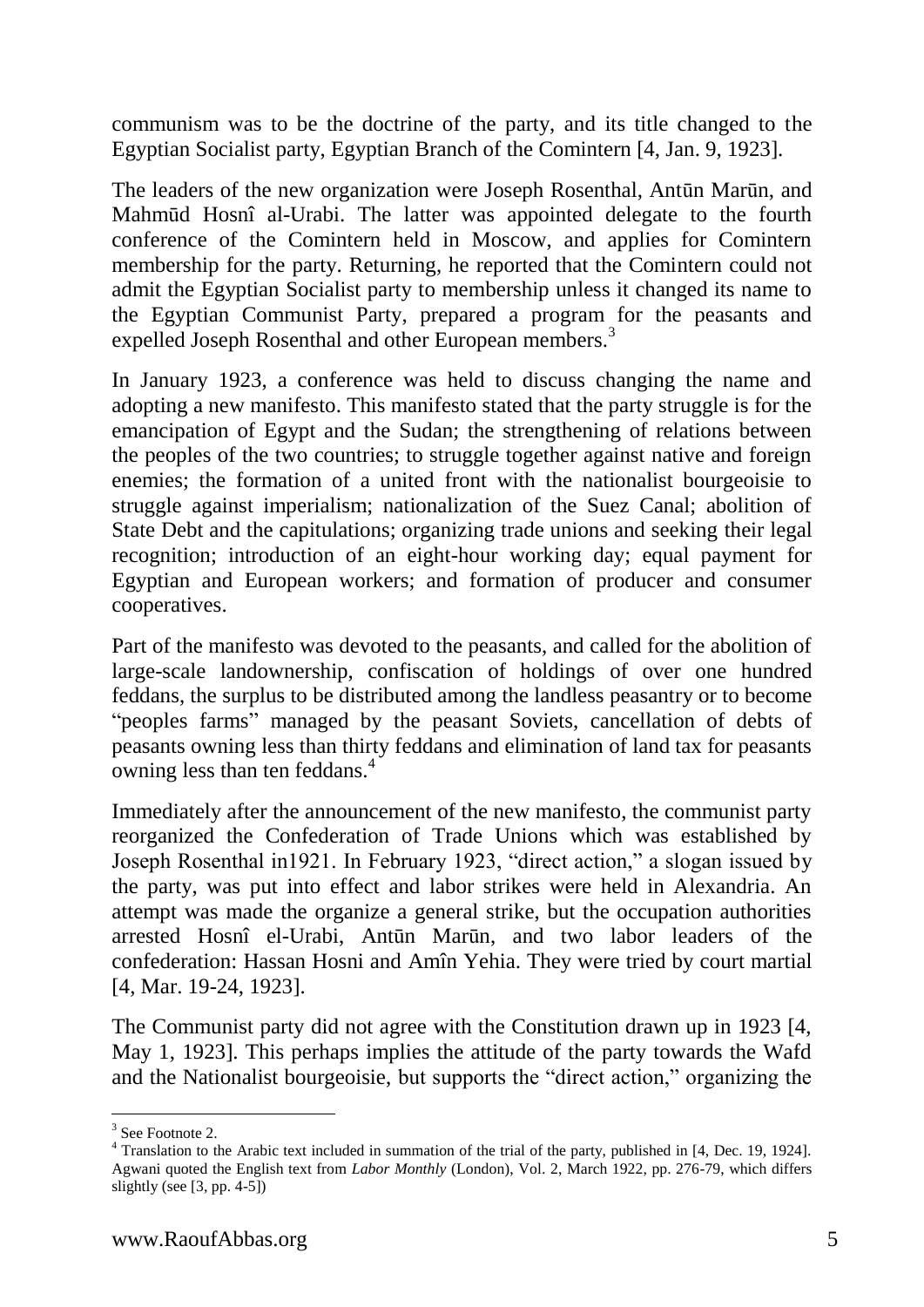proletariat struggle to win economic demands. Before launching strikes, the Communist party asked Saad Zaghlūl, the Wafd leader and premier, to legally recognize the trade unions, to establish a governmental office to make jobs available for unemployed workers, to approve formation of landless peasant unions in order to improve the standard of living, and to recognize the Soviet Union [4, Dec. 19, 1924]. The strikes started in November 1923, and continued through March 1924. In Alexandria the workers occupied factories and dismissed the entrepreneurs. Strikes occurred simultaneously in Cairo.

In March 1924, the government interfered to restore order and eliminate the strike movement. Gamal ed-Din Pasha, undersecretary of State for the Interior was sent to Alexandria to examine the situation there. Returning to Cairo, he told the cabinet that the best solution would be to disband both the Communist party and the Confederation of Trade Unions. Police attacked the headquarters of both institutions and the houses of members, arrested them and confiscated documents [4, Mar. 6-27, 1924]. A new provision was added to the penal code: "Sentence to five years' imprisonment those who urge people to oppose the regime by spreading revolutionary ideas against Human Society" [4, Mar. 4, 1924]. The investigation found that there were branches of the Communist party in Cairo, Tanta, Zagazig, el-Mahalla el-Kūbra, Shebin el-Kūm, and Abu Qūrqas [4, July 7, 1924].

To obviate danger, the leaders of the confederation announced that there was no connection between the confederation and the Communist party, and that the confederation had no interest in politics. It was interested mainly in improving the economic conditions of the workers, to make them equal to the condition of European workers [4, Mar. 10, 1924]

In May 28, 1924, eleven people were brought before the court, among them six leaders of the Communist party and the Confederation of Trade Unions, including two Russians.<sup>5</sup> They were sentenced to varying terms of imprisonment ranging from six months to five years.

The weakness of the Communist party derives from its misinterpretation of the historical circumstances. It was a national liberation movement led by the nationalist bourgeoisie. Instead of forming a national front with revolutionary petty bourgeois elements against imperialism, the party engaged in class struggle, thus providing a good excuse for the national bourgeoisie to eliminate the party. The Wafd then set about gaining control of the labor movement.

 $\overline{a}$ 

<sup>5</sup> The six leaders were: Mahmūd Hosnî-al-Urabi, Antūn Marūn, Safwan Abūl-Fat'h, and el-Shat Ibrahim; the Russians were: Ibram Catz and Hillel Zanberg.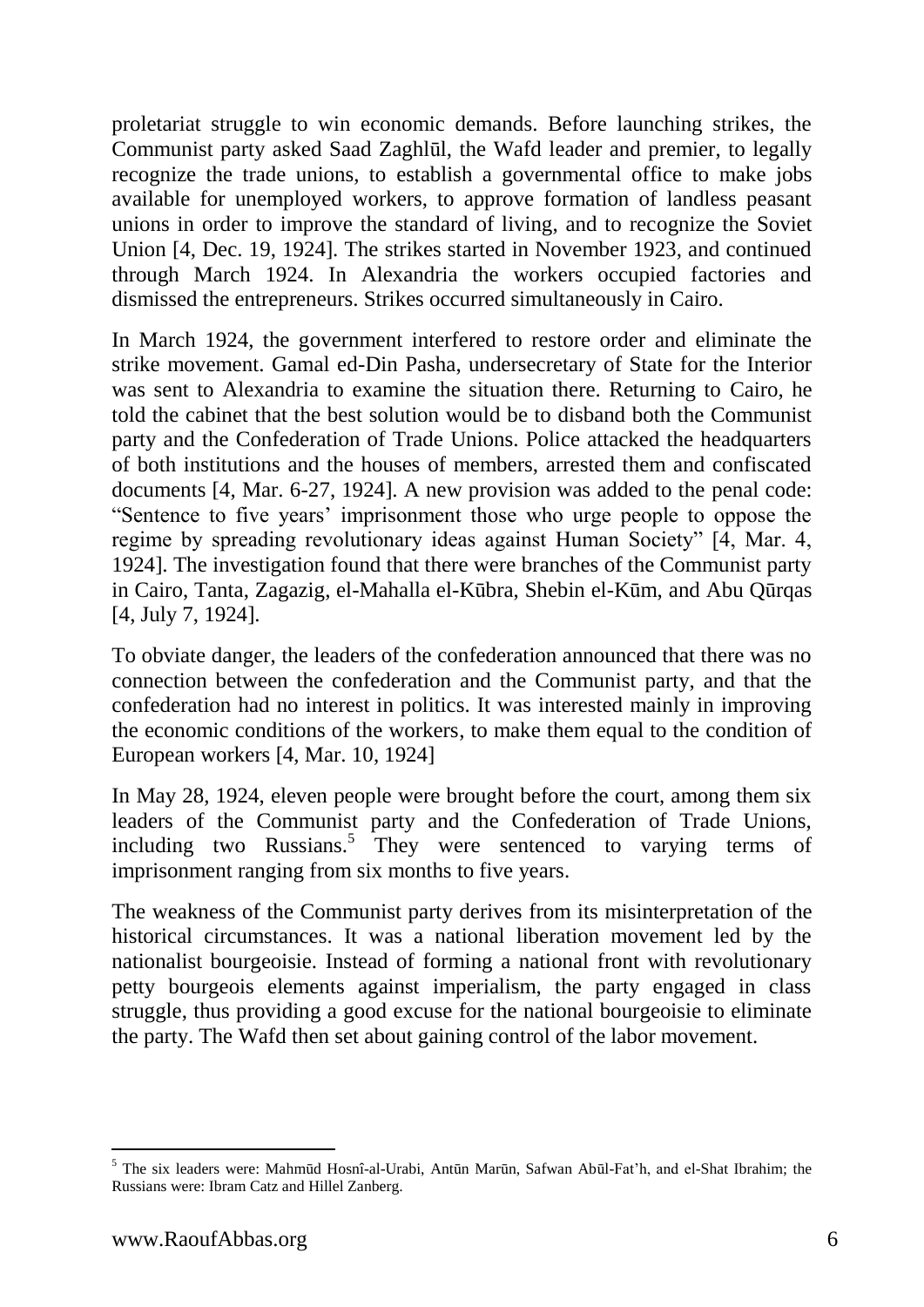### **IV. Labor Movement under the Leadership of National Bourgeoisie**

In April, 1924, a new Confederation of Trade Unions was founded by Abdū-Rahman Fahmi, ex-police commander and secretary of the Wafd Central Committee. But the Wafdist government made no attempt to solve the labor problems, and in November 1924, the confederation was disbanded immediately upon the resignation of the Wafdist government.

The pro-British governments of the late twenties were all hostile to the labor movement. The police authorities attacked trade unions, obstructed meeting and rounded up active members of the trade unions. Some Communist cadres succeeded in organizing cells, but within limited circles, the members being petty bourgeois intellectuals. They toyed with the idea of creating a revolutionary workers' army that would put the Wafd into power after curing it of the fatal disease of compromise.

A manifesto published in the early thirties proclaimed: The direct and immediate purpose of anti-imperialist and anti-feudal revolution In Egypt is to throw off the imperialist yoke and get rid of the reactionary monarchy, to win complete independence for Egypt, to carry through an agrarian peasant revolution, to introduce an eight-hour working day, the radical improvement of the conditions of the workers, and establishment of a revolutionary and democratic dictatorship of the working class and peasantry in the form of the Soviet government of workers and peasants [3, p. 8].

But this was no more than the expression of hope, for Communist cells had no effective communication with the trade unions. On the contrary, the national bourgeoisie dominated the trade unions by founding and holding leadership of confederations. Instead of unifying trade unions in one confederation, some intellectuals, mostly lawyers, founded a confederation first and ten organized trade unions to create a workers' base to support their political party. This was a unique phenomenon in the development of the labor movement in Egypt.

In April 1930, the Wafd succeeded in founding a confederation of such a kind. Azîz Mirham, the well-known wafdist, organized the General Confederation of Trade Unions headed by Ahmed Mohamed Agha and Hūsni el-Shentinawi, both wafdist lawyers [5, May 26, 1930]. At the same time, Dawūd Ratib Bey, a wealthy landlord and member of Liberal Constitutionalist party, founded a confederation which he called by the same name. Three trade unions, mechanical transportation workers, Cairo municipality workers, and barbers, were established by the confederation. It was expected that it would win the support of the working class for the party, which really represented the interests of landlords and the upper middle class. In December 1930, the wafdist members of the council of this confederation expelled Dawūd Ratib Bey and appointed Prince Abbas Halim, member of the royal family and friend of the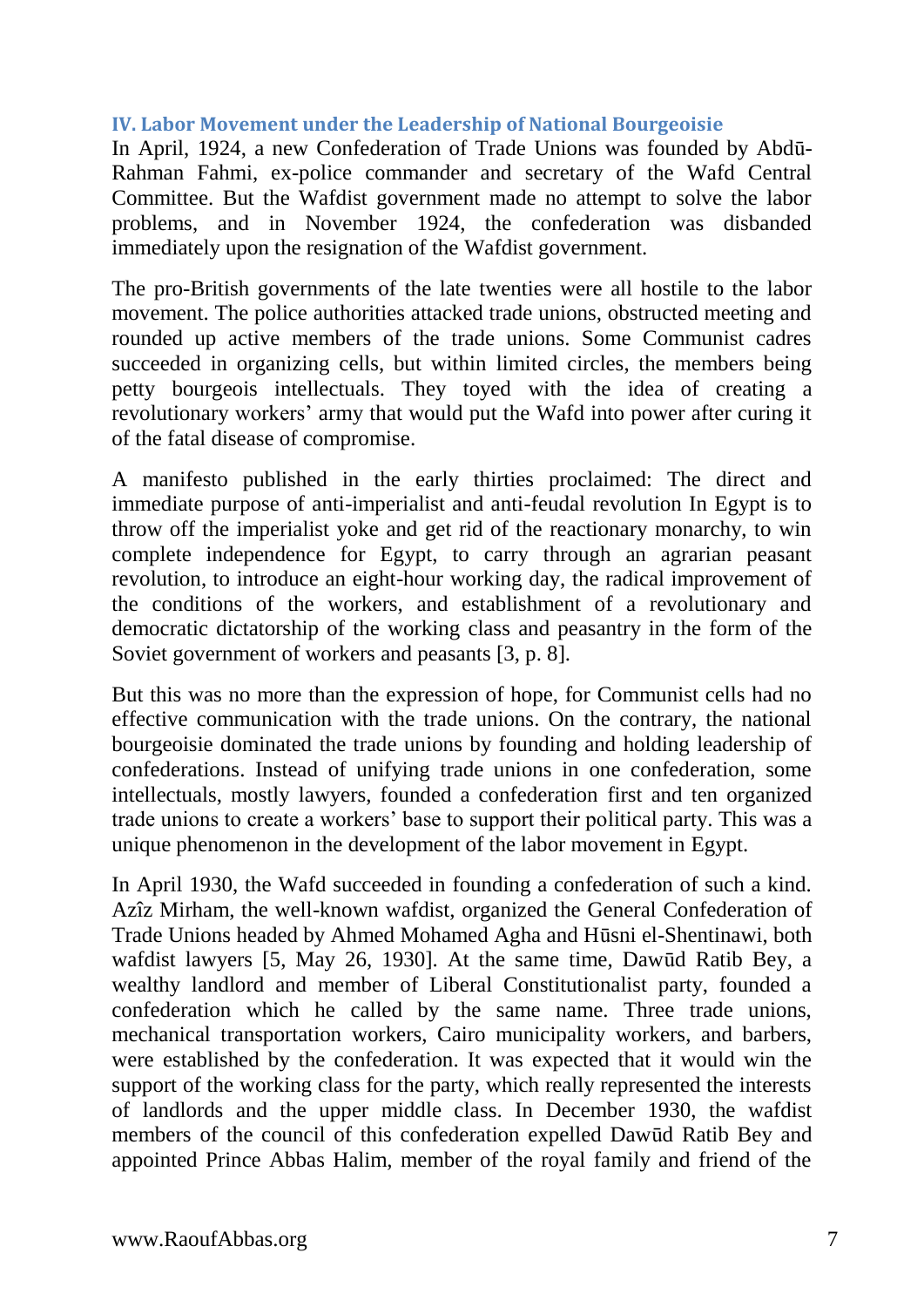wafdists, the president of the confederation [14, pp. 88-89]. One month later, the wafdist confederation headed by Ahmed Mohamed Agha merged with the confederation of Prince Abbas Halim and the wafdist intellectuals acted as consultants [14, p. 91].

The government of Sidiqi Pasha $<sup>6</sup>$  was very hostile to such a confederation,</sup> which was under the influence of the Wafd. On March 15, 1931, the authorities disbanded the confederation and rounded up the leaders of the trade unions. But in July, the conference sent Ibrahim Zein ed-Din, the general secretary, as a delegate to the conference of the International Federation of the Trade Unions (IFTU) in Madrid. He complained of the hostility of the Egyptian government and the suppression of the trade unionism in Egypt. The conference protested to the Egyptian government, requested the mediation of the British labor government and sent Walter Scavenlis, the general secretary, to Egypt to examine the situation of the trade unions [17, p. 29]. In an attempt to lessen the danger of a strong labor movement, the government invited H. B. Butler, associate manager of the International Labor Bureau to study the labor situation in Egypt and propose draft labor legislation. The government also established a labor office affiliated with the ministry of the interior, but the question of labor legislation was ignored.

The trade unions suffered not only from the hostility of the authorities, but also from the disputes of the bourgeois leadership. Prince Abbas Halim tried to get rid of the Wafdist influence from the General Confederation of Trade Unions. But, in February 1935, the Wafd founded another confederation which they called the Supreme Council of Workers. Most of the trade unions which had been affiliated with the confederation headed by Abbas Halim joined the new Wafdist confederation, but instead of struggling for the improvement of labor conditions, they were fighting each other. These were good chickens for the police, and many trade unions were disbanded and the leaders arrested [14, pp. 95-102].

In spite of the conflicts of the bourgeois leadership, the Egyptian working class participated in the demonstrations of November 1935, calling for the restoration of the 1923 Constitution. Together with the students, they forced the political parties to form a national front against the monarchy and against British imperialism. It was because of this new movement that the Constitution was restored [2, pp. 202-12].

In 1936, labor strikes spread all over the country. This was the time of the honeymoon of Egyptian and European capitalism. Some joint-stock companies

-

<sup>&</sup>lt;sup>6</sup> In June 1930, Sidiqi Pasha held the premiership, and in October, he canceled the 1923 Constitution and proclaimed another one, which gave voting power to the intellectuals, and the middle and upper class of landowners. The masses were prevented from voting, and the Wafd could not come back to power.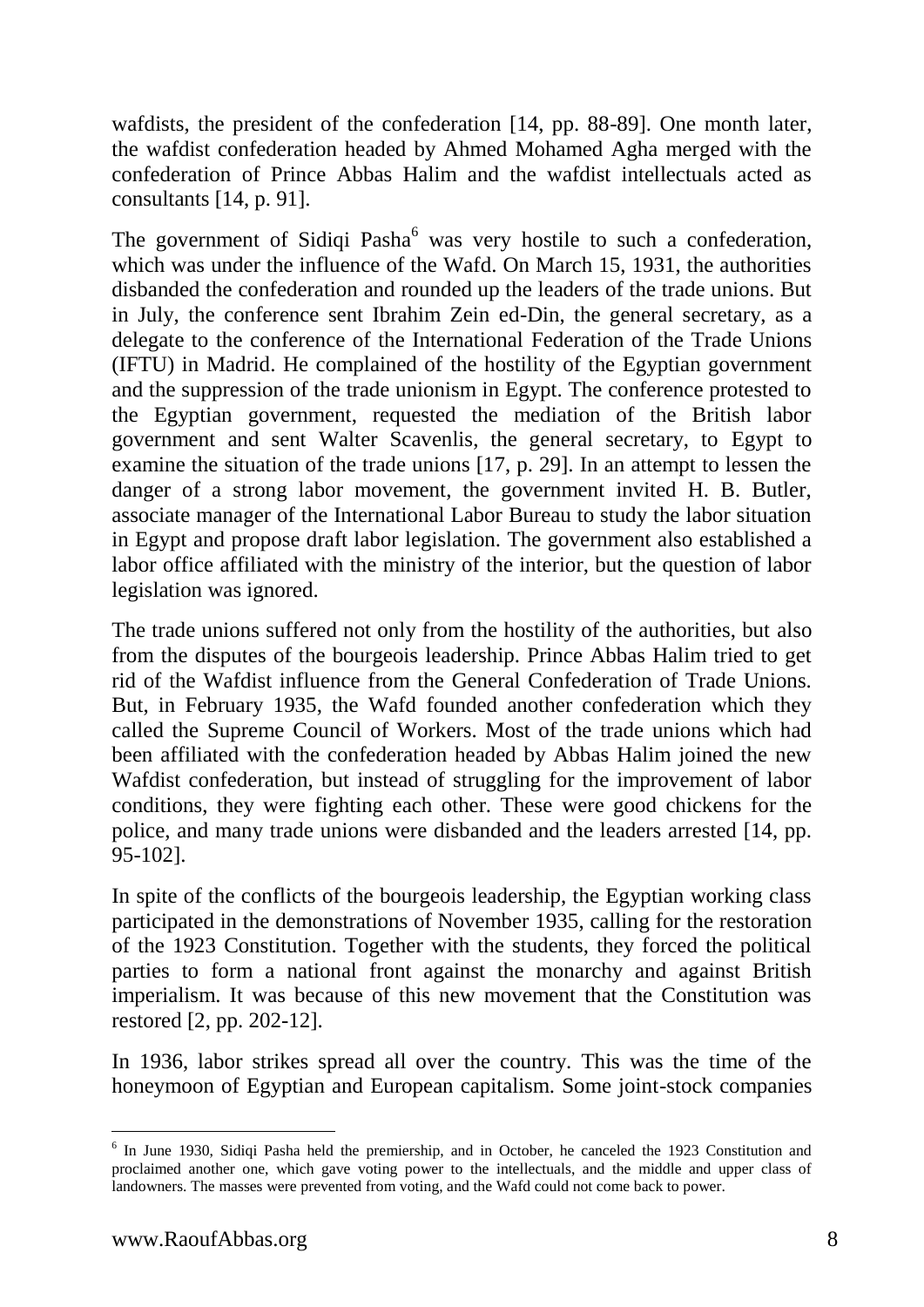were established, especially in the field of textiles and weaving. Labor conditions were far from good. In 1935, it was decreed that workers should have retirement pensions is they had been employed for a certain number of years, but to avoid paying the retirement pension, entrepreneurs would dismiss workers after employing them just a few months. Although the cost of living was increasing, wages were reduced and workers could not support themselves.

In the absence of any efficient confederation that could organize strikes to win their economic demands, most strikes were violent, and workers destroyed both machines and factories. The police shot workers at al-Hawamdîya and transportation workers in Alexandria [15, p. 31]. The worsening labor conditions and the hostility of the authorities and entrepreneurs persuaded the trade unionists to found a confederation free from the influence of political parties. In September 1937, some radical trade unionists founded an Institution for Organizing the Labor Movement, as a way to establish a confederation and organize a labor party. Mohamed Yousef el-Meddarik, the well-known Communist trade unionist, was the leader of the institution.

Supported by the royal court, Prince Abbas Halim announced his intention to continue leading the labor movement. In March 1938, his agents in the Institution for Organizing the Labor Movement elected him the president of the General Confederation of the Egyptian Kingdom Trade Unions, established by thirty-two trade unions. After a month, the radical members of the confederation displaced Price Halim and elected Mohamed el-Dimirdash, a weaver of Alexandria and Member of Parliament [14, pp. 106-8].

Under the radical leadership, the confederation organized a demonstration on May 8, 1938, calling for the recognition of the trade unions, and demanding compensation for labor accidents, reduction of working hours, fixed minimum wages, and solution of the unemployment problem [6, May 8, 1938]. Although the government promised to improve labor conditions, a year passed but no positive action was taken.

On June 13, 1939, the confederation initiated a hunger strike to force the government to submit to the Parliament a bill for an act granting recognition to the trade unions. The government had no choice but to submit the bill for enactment by the Parliament, but with most members belonging to the upper middle class, entrepreneurs and landlords, it was impossible to get the bill through [17, p. 42]. A manifesto was issued by the confederation declaring that the working class could not rely on political parties and politicians, and the struggle must continue for the improvement of working conditions. But them came the outbreak of the Second World War and the proclamation of martial law, which provided the government with the chance they sought to disband the confederation and round up its leaders [14, p. 109]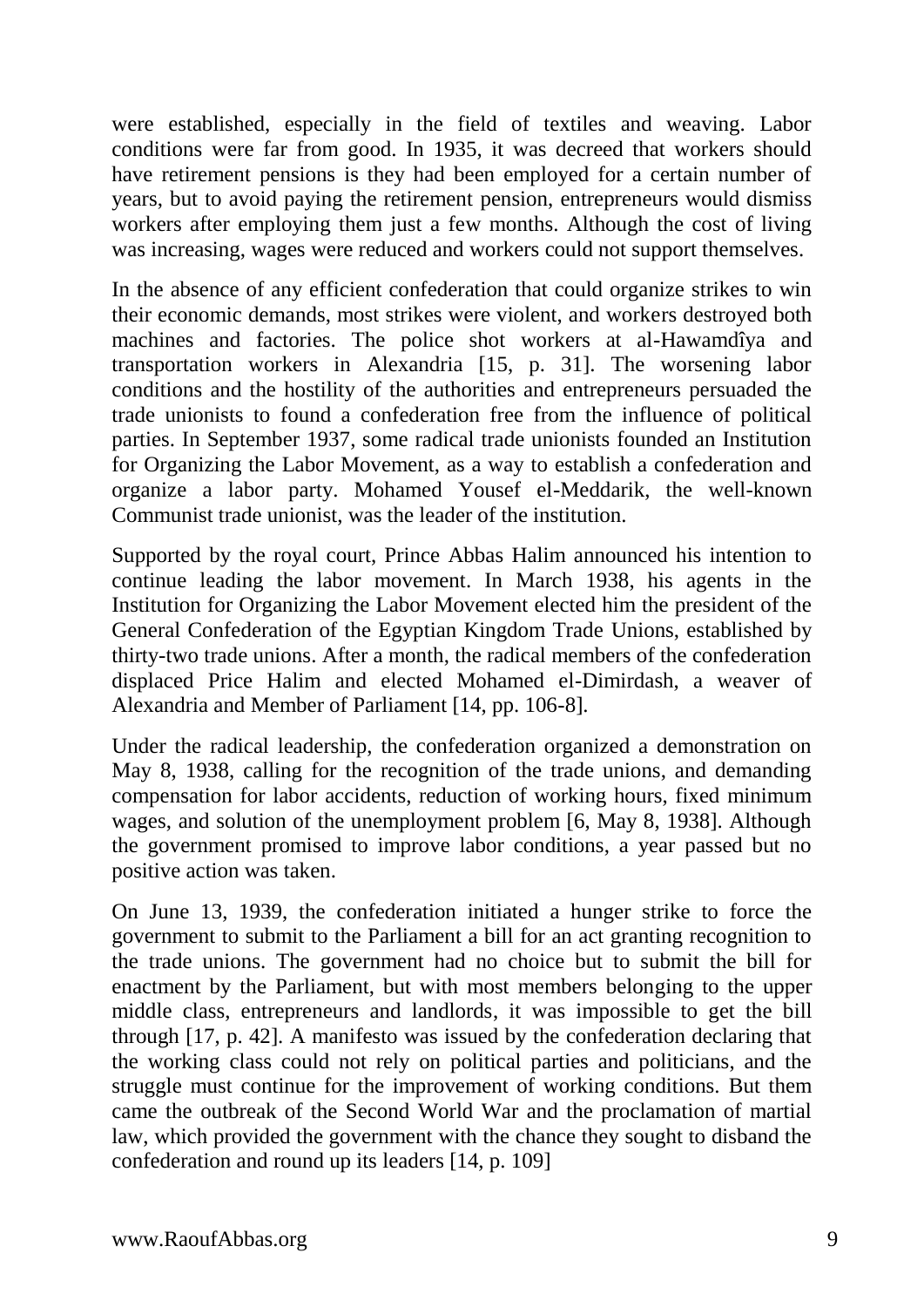#### **V. The Second World War and After**

The Second World War greatly stimulated Egyptian industry. Imports were drastically reduced, but in addition, the large-scale spending of allied troops stationed in Egypt greatly increased the demand for industrial products. Some two hundred thousand Egyptians, of whom eighty thousand were skilled or semi-skilled workmen, found employment in British Army workshops and camps. The Middle East Supply Centre also assisted some essential industries. Several industries expanded considerably, especially textiles, preserved foods, chemicals, glass, leather, cement and other building materials, petroleum, and mechanical industries, and new industries were established such as the dehydration and canning of vegetables, rubber goods, jute processing, the making of spare parts and tools, and more especially, a wide variety of chemicals and pharmaceuticals.

The first three postwar years were a prosperous time for Egyptian industry: imports of foreign goods were limited, and pent-up demand was sufficiently high to maintain, and in some cases even raise, output. Much new machinery was imported and many factories were re-equipped. Then, by 1949, foreign competition began to weigh heavily on all sectors: stocks accumulated, working hours were reduced, and some factories had to close down. The outbreak of the war in Korea gave Egyptian industry a new stimulus, both by raising the price of cotton, and with it, internal purchasing power, and by diminishing foreign competition. By 1951 however, both these stimuli were spent forces, and several Egyptian industries, especially textiles and construction, were once again facing difficulties [9, pp. 141-42].

In wartime, the demand for labor increased and thousands of peasants moved into urban areas, especially Cairo and Alexandria, seeking work. However, the closedown of British Army workshops and factories created unemployment problems and wage reductions, while the cost of living continued to increase rapidly, as shown in Table II.

**Table II** Price Trend in Egypt: 1939-45 (July-August 1939=100)

| <b>December</b> | <b>Wholesale</b><br><b>Price Index</b> | <b>Cost of Living</b><br><b>Index</b> |
|-----------------|----------------------------------------|---------------------------------------|
| 1939            | 122                                    | 108                                   |
| 1940            | 143                                    | 122                                   |
| 1941            | 183                                    | 156                                   |
| 1942            | 251                                    | 215                                   |
| 1943            | 292.7                                  | 257.2                                 |
| 1944            | 330.3                                  | 292.2                                 |
| 1945            | 333.4                                  | 290.5                                 |
|                 | Source: [13, p.75]                     |                                       |

By the end of the war, the Egyptian working class was in poor conditions. In 1942 the Trade Unions Recognition Act was passed and trade unions were registered. Strikes began, and the authorities introduced legislation covering governmental workers, while workers in the private sector demanded conditions equal to governmental workers.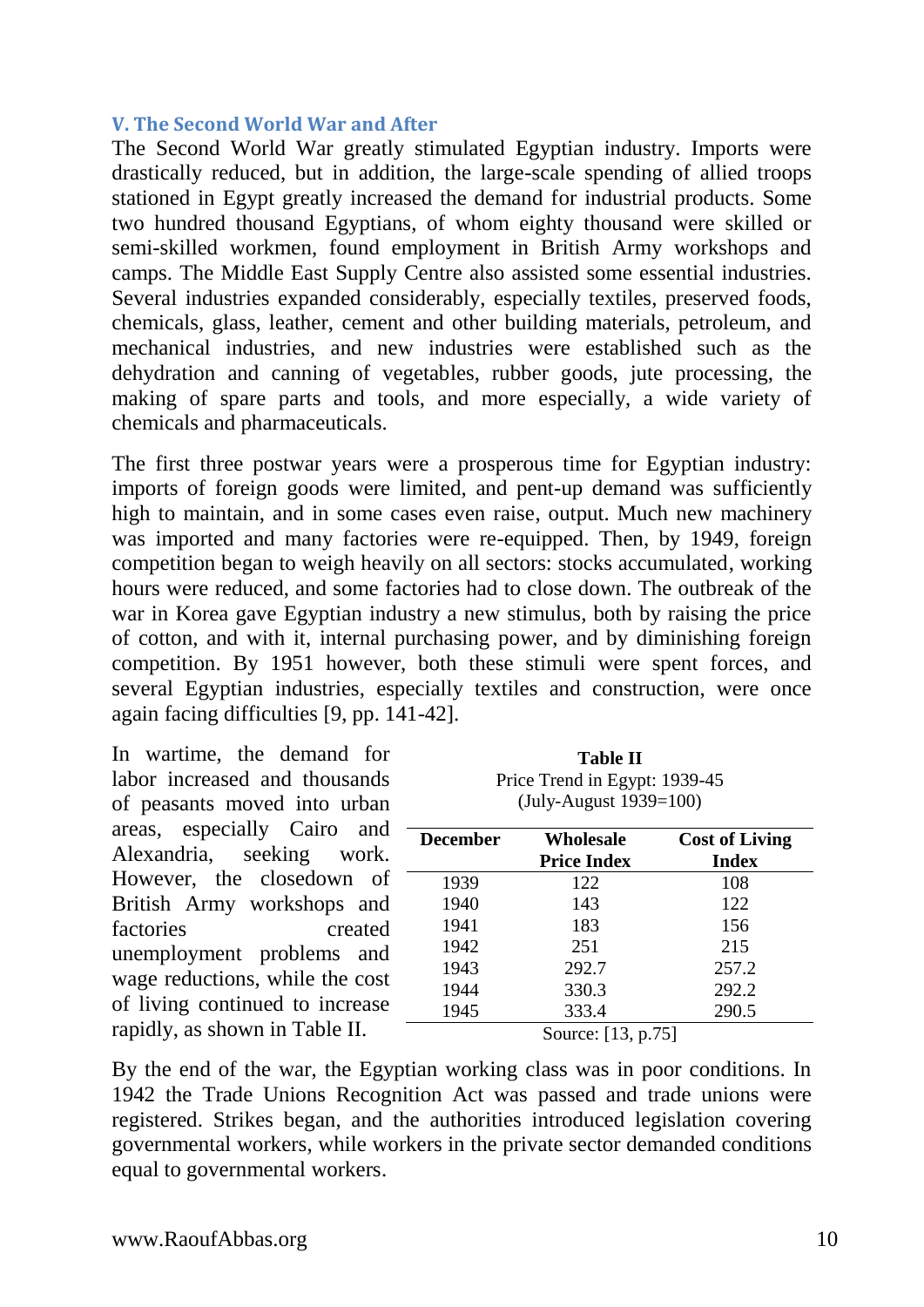#### **VI. The Resurrection of Communism**

The war period saw the rebirth of the Communist movement in Egypt. Marxist study circles sprang up in Cairo and Alexandria, some Trotskyist, others Stalinist. The former were locates in Al-Majalla al-Jadîda, and published a monthly magazine edited by Salama Mūsa. The latter had two different titles: Harakat-ul-Abhath al-'Ilmîya [The Scientific Research Movement] and Lajnat Nashr al-Thaqafa al-Hadîtha [Committee for Spreading Modern Culture] [7]. The history of these circles until this present time continues enormously complicated.

Out of the Marxist study circles two political groups emerged in 1942: The Mouvement Egyptien de Libération Nationale (MELN) headed by Henry Curiel, a descendant of a millionaire French Jewish family; and Iskra, led by Hellil Schwarz, a Jew of European origin. Together, their membership numbered not more than thirty intellectuals. Differences between the two factions centered mainly on the practical problems of a Communist movement in Egypt – should it seek to become a mass movement of should it try at the initial stage to educate cadres? Should it attempt to get as many native Egyptians into the ranks of the movement, even at the cost of lowering the level of political maturity? Disputes on these issues continued for many years, with MELN considering the party cell as the fighting unit, and Iskra stressing the training of the cadres. MELN stood for "Egyptianization" and "proletarianization" of the party, while Iskra maintained that under present conditions most cadres would have to belong to the intelligentsia, and frequently to national minorities, and no artificial attempt should be made to attract elements which would lessen the Communist character of the party. In September 1943, a further split occurred when a number of MELN members founded a new organization known as Tahrir al-Sha'b [Liberation of the People], which was emphasizing the necessity of Egyptianizing the party [10, pp. 42-43].

The recognition of the Soviet Union by the government in 1943 and the alliance with the so-called democratic bloc, provided a good opportunity for the development of the communist movement in Egypt. Between 1943 and 1945 several Communist groups came into being; a group of Wafdist students and intellectuals, mainly concentrated in Alexandria, establishes At-Talî'a [Vanguard]. Others organized two groups: the Marxist League Citadelle and Al-Fagr el-Jadîd [New Dawn]. Other than MELN, none of these groups commanded a large following, but that did not deter them from quarrelling fiercely, and they split even further over the question of the relative significance of the proletariat and the intelligentsia in Communist organization [3, p. 32].

In spite of the disputes, Communist organizations tried to dominate the labor movement by organizing a confederation of trade unions. The Recognition Act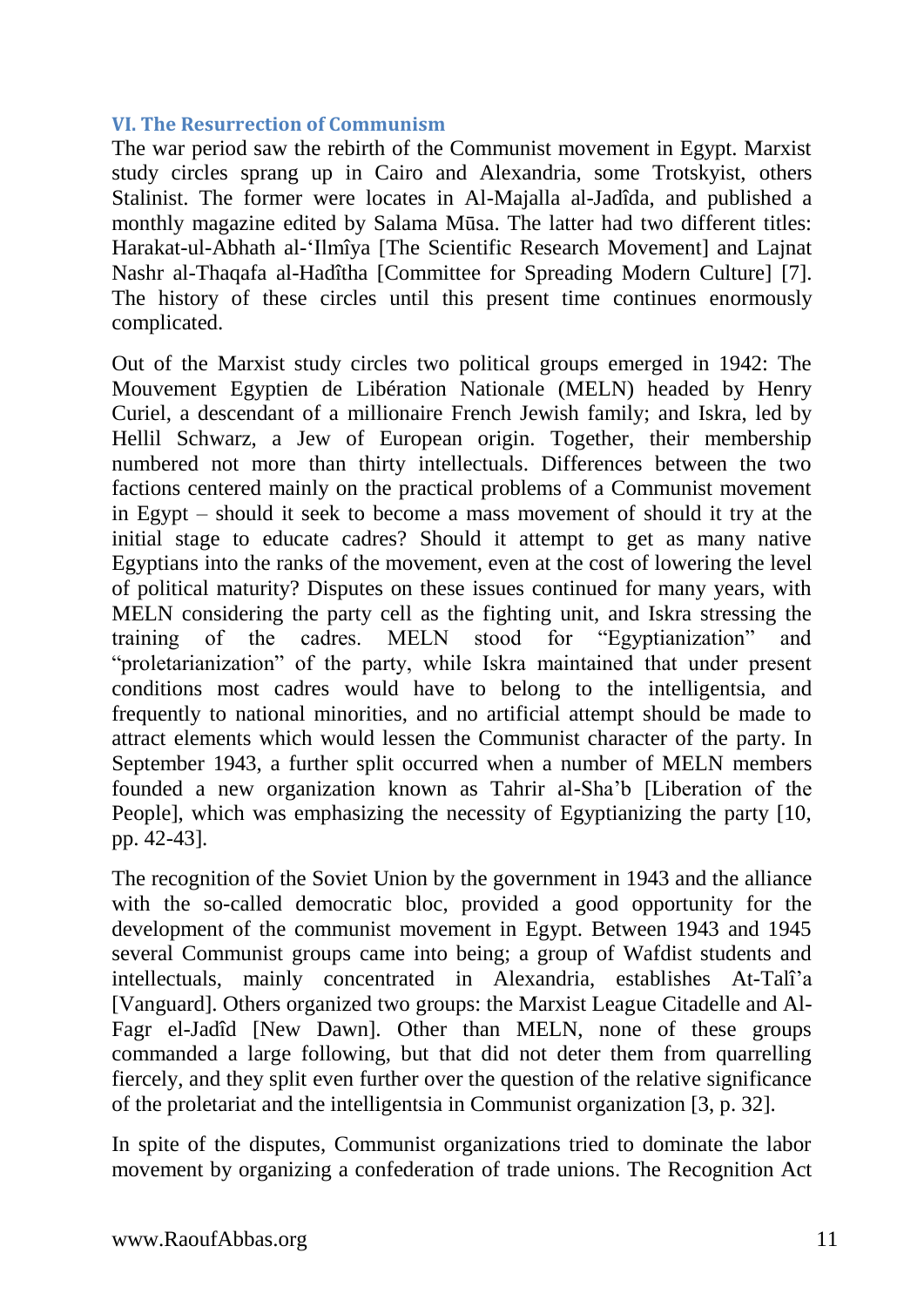of 1943 prevented the working class from setting up a confederation. To meet this, the trade unions shrewdly set out to organize a de facto confederation which they called a "conference." In December 1944, a conference of Company and Private Institution Trade Unions was founded by twenty-five Cairo trade unions, to organize the workers' struggle for labor legislation for the private sector, to make them equal to governmental workers. The MELN trade unionist cadres led this conference. In September 1945, a delegation of three members,<sup>7</sup> well-known MELN cadres, represented the conference at the meeting of the World Federation of Trade Unions (WFTU) in Paris.

At the same time, Al-Fagr el-Jadîd Communist organization tried to lead the labor movement. In August 30, 1945, trade unions were invited to a meeting to elect another delegate, Mohamed Yousef el-Meddarik, a prominent cadre of the Al-Fagr el-Jadîd, to represent the Egyptian trade unions to the meeting of WFTU.

The conference of the Company and Private Institution Trade Unions, however, was more successful in its influence on the movement. On May 1, 1946, the conference invited trade unions to a meeting to discuss the establishment of the Conference of Egyptian Trade Unions as a general confederation of trade unions. The police failed to prevent the meeting and the conference was founded [14, pp. 118-26] and organized the workers' struggle for the improvement of labor conditions. Some textile factories in Shūbra el-Khîma, a suburb of Cairo and in Alexandria had to close down, others curtailed production, and reduced manpower and wages. The workers demonstrated, attacked the factories, and clashed with the police. On May 10, 1946, the conference issued a manifesto calling for the evacuation of British troops, demanding that the labor legislation covering governmental workers should be expanded to include private sector workers, that entrepreneurs be prevented from closing down factories, that the government buy the British and American Army workshops to continue operations, that unemployment insurance be introduced, a forty-hour week without reduced wages, that May the first be a paid holiday and that trade unionist detainees be released. A deadline of one month ahead was fixed for the start of a general strike.

Five days before the deadline, the government negotiated with the conference to delay the strike until the League of Egyptian Industries examined the claims. But the league refused to accept the claims, and it was decided that the strike would begin on June 25. To obstruct the execution of the strike, the government negotiated with transportation trade unions and made a separate agreement with them, which made it impossible to wage a successful strike. On July 11, 1946, the authorities rounded up the leaders of the conference in an attempt to put an

-

 $^{7}$  David Nahūm, Mohamed Adbūl Halîm, and Mūrad Ilias el-Qaliūbî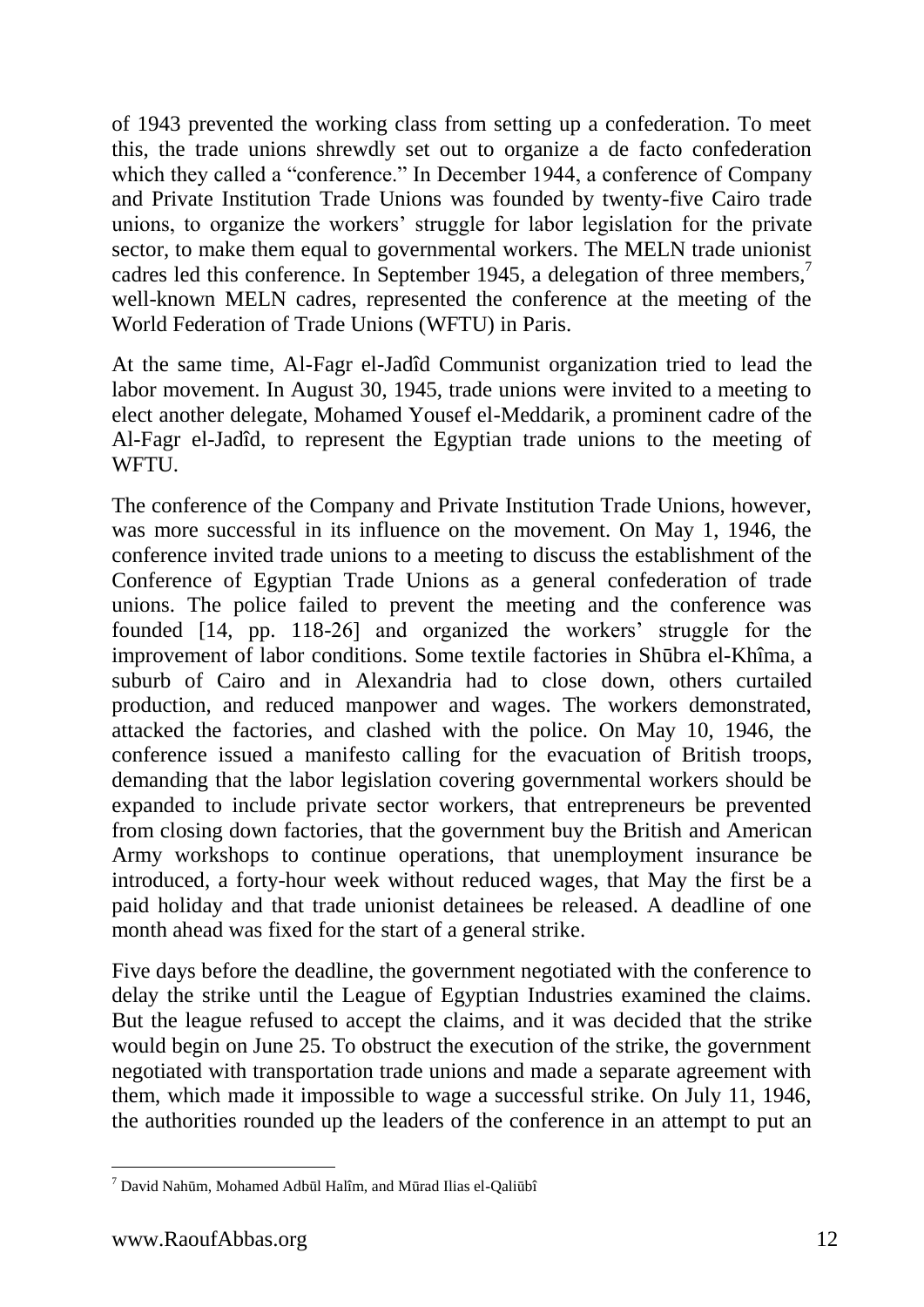end to the political opposition. Members of the Communist groups and pro-Communist Wafdist were arrested at the same time [14, pp. 118-33].

The major effect of the arrest was to bring about a rapprochement between the main Communist factions. In the winter of 1946-47 talks took place between the leaders of both groups, and after lengthy debates they decided to merge in May 1947, and the new movement became known as Al-Harakt-ul-Democratîya lel-Taharūr al-Watani (HADITU) [Mouvement Démocratique de Libération Nationale (MDLN)]. This new union lasted about one year, until July 1948. Several months earlier the People's Liberation and Citadelle had gone out of existence, some members joining MELN, others Iskra. Only Talî'a remained separate, though the Iskra leaders had tried very hard to win them over [10, p. 44].

Despite police repression and inner dissensions, the Communist influence continued to increase. In September 1947, the Communists organized a strike of twenty-seven thousand workers in Shūba el-Khîma. In January 1948, strikes were organized in the University of Cairo on the Sudan question. In April, Communist students came out in support of striking police who were demanding a raise in salary and an eight-hour working day. Massive demonstrations were organized in Cairo and Alexandria, leading to clashes with the police. The Communists used this opportunity to raise the wider demand for bread and work. Further, a large number of new Communist cells were established in educational institutions, trade unions, and the armed forces. In the prison camps at Hukstep and Abūkîr, the communist detainees were able to influence the minds of several Muslim Brothers and radical Wafdists whom the Egyptian government had rounded up at the time of the Palestine war [3, pp. 45- 46].

At the beginning of 1950, trade unionist cadres of HADITU made a big effort to organize a confederation of trade unions. The project for the confederation was published in a booklet entitled *Al-Nasiha ilal-Ummal fi Misr* [Advice to the Egyptian working class] by Yasîn Mūstafa and Mohamed Fat'hi, both HADITU worker cadres [16, pp. 14-22]. The project formed the basis of the preparatory committee for the General Confederation of Egyptian Trade Unions founded at the end of 1951. It was decided to invite the trade unions to a meeting in January 27, 1952 to discuss the establishment of the confederation, but the proclamation of martial law and the rounding up of leftists immediately after the burning of Cairo on the morning of January 26, destroyed the possibility of holding the meeting.

The preparatory committee issued a manifesto entitled: "To the Egyptians and the Egyptian Working Class," which condemned the burning of Cairo, stating that the violence and troubles only serve the aims of imperialism, and that there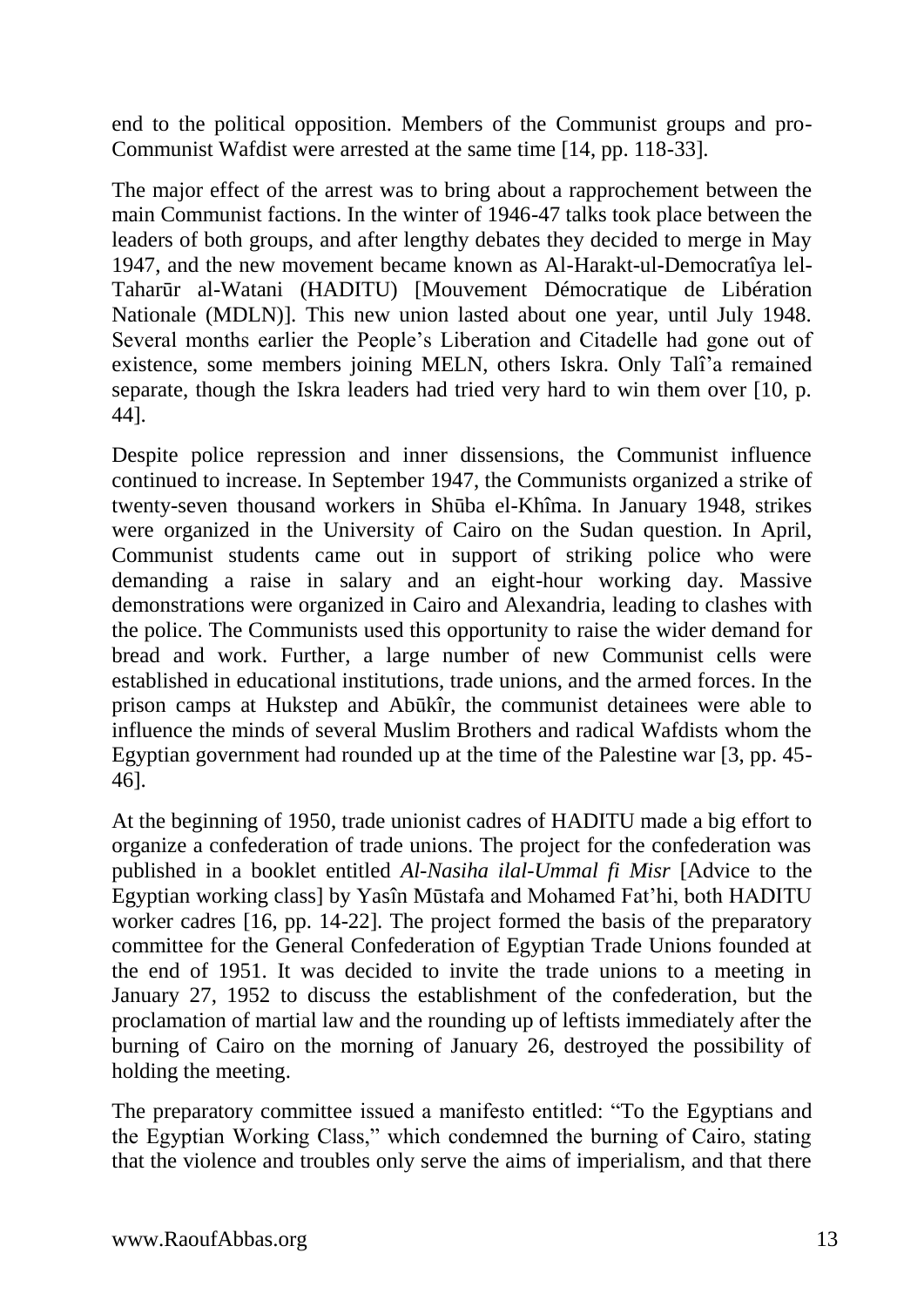is no way to ensure the evacuation of British troops except by the organization of a positive struggle and achievement of national solidarity [14, pp. 136-40].

The burning of Cairo marked the collapse of civil authority. The Communists and Muslim Brothers appeared to be the natural heirs to political power in Egypt. The Communists had even succeeded in harnessing the nationalist upsurge into an anti-imperialist revolutionary channels. And yet this in this most decisive moment of Egyptian history, the initiative was seized by the Free Officers, a movement that cautiously disclaimed any political ideology. The revolution carried out on July 23, 1952 gradually transformed the entire setting of Egyptian politics [3, p. 48] and marked a new epoch in the history of the Egyptian labor movement.

### **VII. Conclusion**

In summary, the first half of the twentieth century marked the rise of entrepreneurship in Egypt and the creation of the working class, which had to suffer worsening labor conditions and government hostility. The attempt of the national bourgeoisie to dominate trade unions obstructed the workers' struggle for the improvement of labor conditions and class consciousness. The Egyptian Communists misunderstood the nature of the epoch as a national liberation movement, and provided the excuse for the national bourgeoisie to eliminate the party. When the movement was resurrected during the time of the Second World War, the Communists concentrated on intellectuals and minorities and paid no attention to the recruitment of workers. But when the Egyptianization of the Communist movement was realized at the end of 1950, it was possible to organize trade unions and awaken class consciousness. However, the revolution of July 23, 1952 caused the abortion of the Communist movement, and transformed the structure of Egyptian politics.

### **References**

- 1. Abdūl Azîm Ramadan. *Tatawuru-ul-Harakat el-Wataniya fi Misr 1818-1936* [Development of national movement in Egypt between 1818-1936] (Cairo: Darul-Katib, 1968).
- 2. Abdul-Rahman al-Rfi. *Fi A'qab al-Thawrat el-Misriya* [After the Egyptian Revolution], Vol. 2 (Cairo: Al-Nahda. 1949).
- 3. Agwani, M. S. *Communism in the Arab East* (Bombay: Asia Publishing House, 1969).
- 4. *Al-Ahram* (Cairo).
- 5. *Al-Amil al-Misri* (Cairo).
- 6. *Al-Balagh* (Cairo).
- 7. "Al-Tha'îrun ala-Misr" [The revolutionarist of Egypt], *Ruzal-Yousef* (Cairo), No. 966.
- 8. Colombe, M. *L'Evolution de L'Egypte 1924-1950* (Paris, 1950).